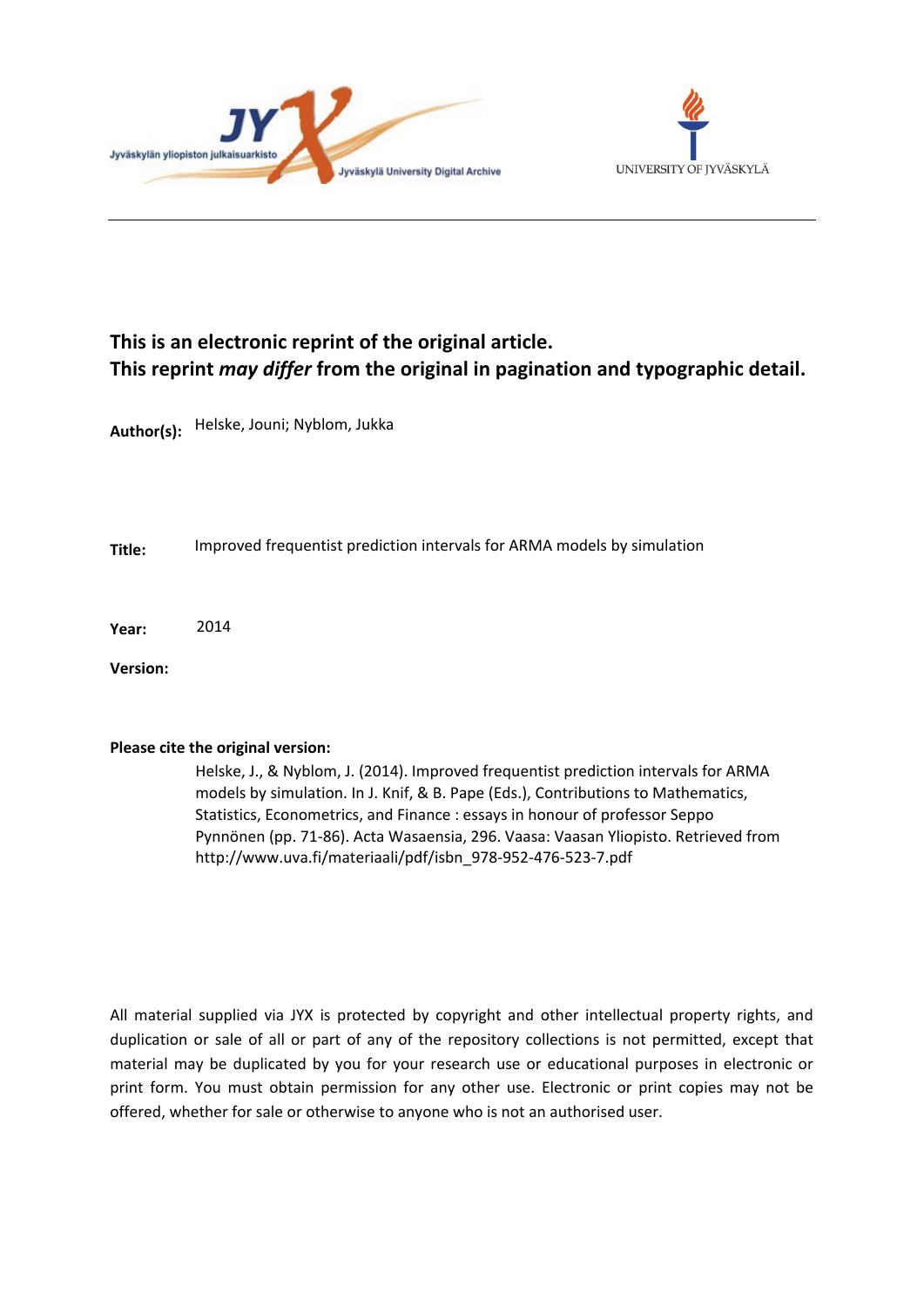# IMPROVED FREQUENTIST PREDICTION INTERVALS FOR ARMA MODELS BY SIMULATION

Jouni Helske and Jukka Nyblom *University of Jyväskylä* 

### 1 Introduction

In a traditional approach to time series forecasting, prediction intervals are usually computed as if the chosen model were correct and the parameters of the model completely known, with no reference to the uncertainty regarding the model selection and parameter estimation. The parameter uncertainty may not be a major source of prediction errors in practical applications, but its effects can be substantial if the series is not too long. The problems of interval prediction are discussed in depth in Chatfield (1993, 1996) and Clements & Hendry (1999).

Several proposals have been made for improving prediction intervals when parameters are estimated. One group of solutions focus on finding a more accurate prediction mean squared error in the presence of estimation; e.g. see Phillips (1979), Fuller & Hasza (1981), Ansley & Kohn (1986), Quenneville & Singh (2000), and Pfeffermann & Tiller (2005). Both analytic and bootstrap approaches are tried. Barndorff-Nielsen & Cox (1996) give general results for prediction intervals in the presence of estimated parameters. These results are further developed for time series models by Vidoni (2004, 2009). Bootstrap solutions are given by several authors; see for example Beran (1990), Masarotto (1990), Grigoletto (1998), Kim (2004), Pascual, Romo & Ruiz (2004), Clements & Kim (2007), Kabaila & Syuhada (2008), and Rodriguez & Ruiz (2009).

Here we show how to take into account the parameter uncertainty in a fairly simple way under autoregressive moving average (ARMA) models. We construct prediction intervals having approximately correct frequentist coverage probability, i.e. an average coverage probability over the realizations is approximately correct under the true parameter values. Due to the uncertainty in parameter estimation, the traditional plug-in method usually provides prediction intervals with average coverage probabilities falling below the nominal level. Our proposed method is based on Bayesian approach. Therefore the coverage probability is exactly correct if one is ready to accept the chosen prior distribution. But our aim is to find such priors that yield approximately correct coverage probabilities also in the frequentist sense. As a computational device the fairly simple importance sampling is employed in poste-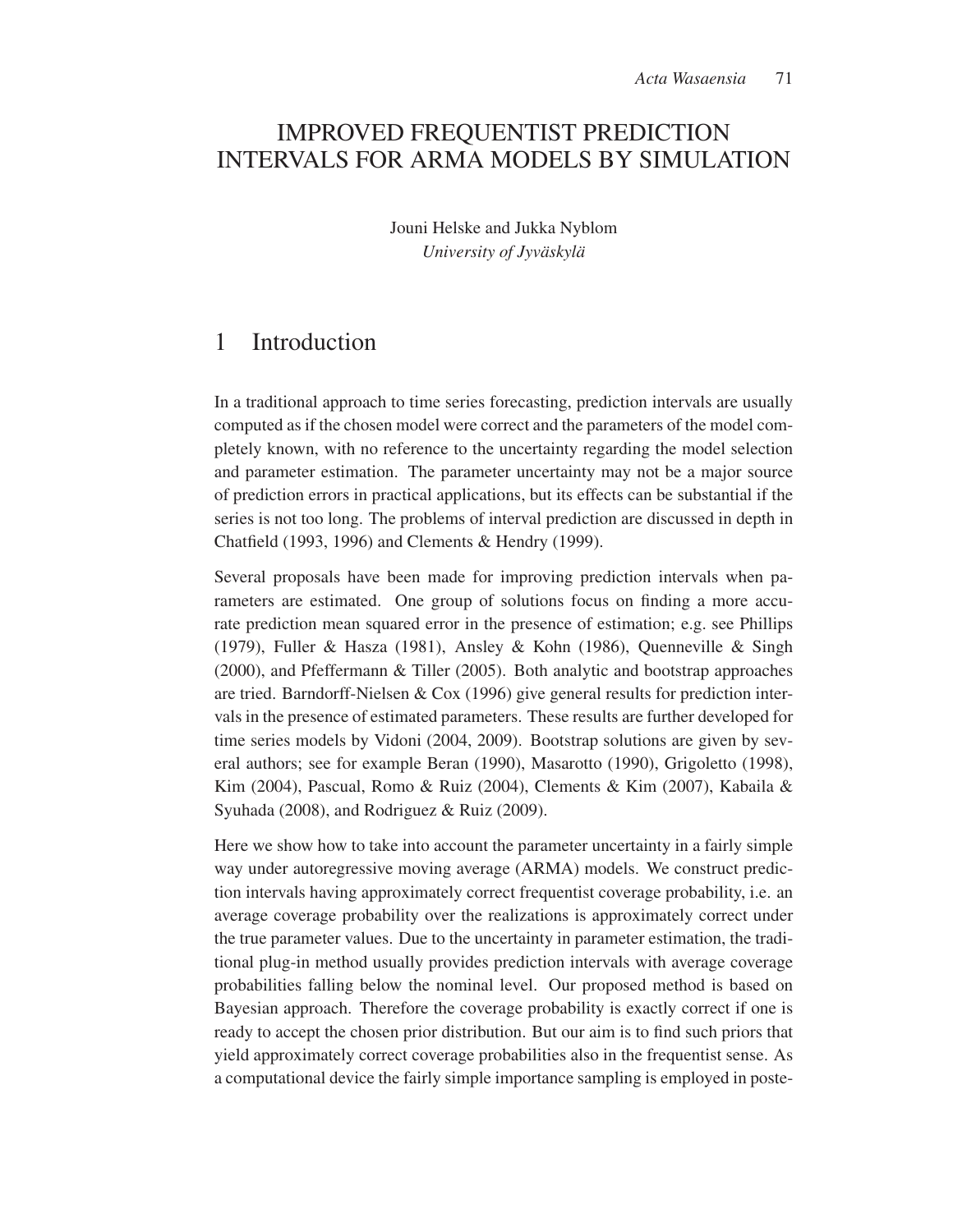#### 72 *Acta Wasaensia*

rior calculations. The method is an extension of the approach proposed by Helske & Nyblom (2013) for pure autoregressive models. The paper is organized as follows. Sections 2 and 3 derive general results, and section 4 applies them to ARMA models. Section 5 discusses prior distributions. Section 6 compares the plug-in method to Bayesian solutions by means of simulation experiments. Section 7 presents an application to real data. Section 8 concludes.

### 2 The model

We start with a fairly general linear model and later apply the results to ARMA models. Assume that the observations  $y_1, \ldots, y_n$  are stacked in a vector  $y$  satisfying the model

$$
\mathbf{y} | \boldsymbol{\psi}, \sigma, \boldsymbol{\beta} \sim N(\mathbf{X}\boldsymbol{\beta}, \sigma^2 \mathbf{V}_{\boldsymbol{\psi}}), \tag{1}
$$

where *X* is the  $n \times k$  matrix of fixed regressors with rows  $\mathbf{x}'_t = (x_{t1}, \dots, x_{tk})$ , and  $\mathbf{z}^2 \mathbf{V}_t$  is the covariance matrix depending on the perspectors  $(e_t, e_t, y_t)$  $\sigma^2 V_{\psi}$  is the covariance matrix depending on the parameters  $(\psi_1, \dots, \psi_r)' = \psi$ . We assume that *X* is of full rank k. The error vector is defined as  $\epsilon = y - X\beta$ . Plainly  $\epsilon \sim N(0, \sigma^2 V_{\psi})$ . Next recall the well known identity

$$
\begin{array}{rcl} (\boldsymbol{y}-\boldsymbol{X}\boldsymbol{\beta})'\boldsymbol{V}_{\psi}^{-1}(\boldsymbol{y}-\boldsymbol{X}\boldsymbol{\beta})&=& (\boldsymbol{y}-\boldsymbol{X}\widehat{\boldsymbol{\beta}}_{\psi})'\boldsymbol{V}_{\psi}^{-1}(\boldsymbol{y}-\boldsymbol{X}\widehat{\boldsymbol{\beta}}_{\psi})\\&+ (\boldsymbol{\beta}-\widehat{\boldsymbol{\beta}}_{\psi})\boldsymbol{X}'\boldsymbol{V}_{\psi}^{-1}\boldsymbol{X}(\boldsymbol{\beta}-\widehat{\boldsymbol{\beta}}_{\psi}), \end{array}
$$

where

$$
\widehat{\boldsymbol{\beta}}_{\boldsymbol{\psi}} = (\boldsymbol{X}'\boldsymbol{V}_{\boldsymbol{\psi}}^{-1}\boldsymbol{X})^{-1}\boldsymbol{X}'\boldsymbol{V}_{\boldsymbol{\psi}}^{-1}\boldsymbol{y}.
$$

The estimate  $\beta_{\psi}$  is the generalized least squares estimate for  $\beta$  when  $\psi$  is known. Define also

$$
S^2_{\psi} = (\mathbf{y} - \mathbf{X}\widehat{\boldsymbol{\beta}}_{\psi})'V^{-1}_{\psi}(\mathbf{y} - \mathbf{X}\widehat{\boldsymbol{\beta}}_{\psi}).
$$

Then the likelihood can be written as

$$
p(\mathbf{y} | \boldsymbol{\psi}, \boldsymbol{\beta}, \sigma) = (2\pi)^{-\frac{n}{2}} \sigma^{-n} |\mathbf{V}_{\boldsymbol{\psi}}|^{-\frac{1}{2}} \exp\left(-\frac{1}{2\sigma^2} (\mathbf{y} - \mathbf{X}\boldsymbol{\beta})' \mathbf{V}_{\boldsymbol{\psi}}^{-1} (\mathbf{y} - \mathbf{X}\boldsymbol{\beta})\right)
$$
  
\n
$$
= (2\pi)^{-\frac{n}{2}} \sigma^{-n} |\mathbf{V}_{\boldsymbol{\psi}}|^{-\frac{1}{2}} \exp\left(-\frac{S_{\boldsymbol{\psi}}^2}{2\sigma^2}\right)
$$
  
\n
$$
\times \exp\left(-\frac{1}{2\sigma^2} (\boldsymbol{\beta} - \widehat{\boldsymbol{\beta}}_{\boldsymbol{\psi}}) \mathbf{X}' \mathbf{V}_{\boldsymbol{\psi}}^{-1} \mathbf{X} (\boldsymbol{\beta} - \widehat{\boldsymbol{\beta}}_{\boldsymbol{\psi}})\right).
$$

Although our main purpose is to derive frequentist prediction intervals, we use the Bayes approach in their construction. Therefore, assume now that the parameters  $β$ , *σ* and  $ψ$  are random and have a joint prior distribution. Moreover,  $ψ$  is indepen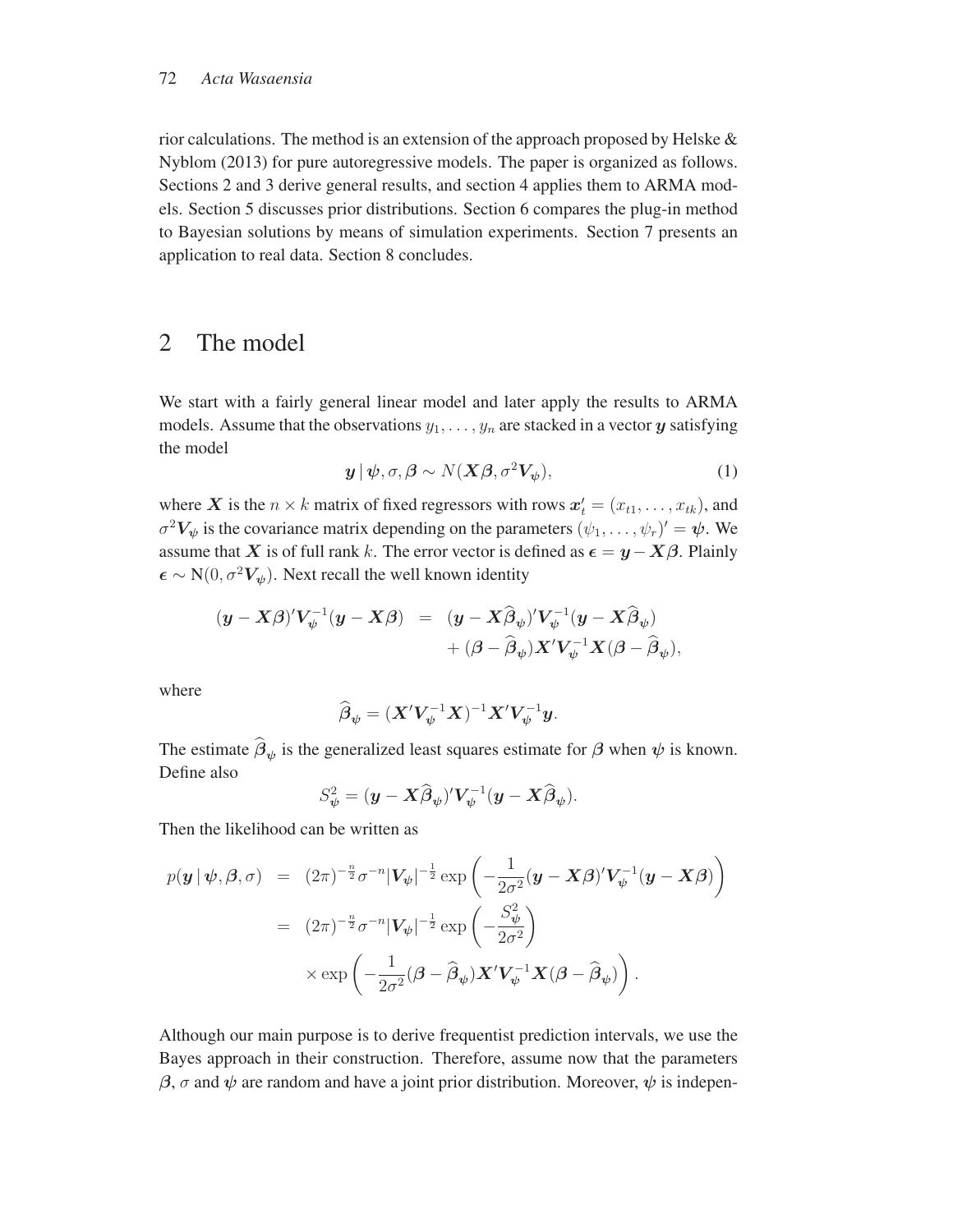dent from  $\beta$  and  $\sigma$  with  $(\beta, \log \sigma)$  having the improper uniform prior distribution. Let  $p(\psi)$  be the prior of  $\psi$ . Then the joint prior is of the form  $p(\psi)/\sigma$ . These assumptions lead to the joint posterior density

$$
p(\boldsymbol{\beta}, \boldsymbol{\psi}, \sigma | \boldsymbol{y}) \propto p(\boldsymbol{\psi}) \sigma^{-n-1} |V_{\boldsymbol{\psi}}|^{-\frac{1}{2}} \exp\left(-\frac{1}{2\sigma^2} (\boldsymbol{y} - \boldsymbol{X}\widehat{\boldsymbol{\beta}})' V_{\boldsymbol{\psi}}^{-1} (\boldsymbol{y} - \boldsymbol{X}\widehat{\boldsymbol{\beta}})\right)
$$

$$
\times \exp\left(-\frac{1}{2\sigma^2} (\boldsymbol{\beta} - \widehat{\boldsymbol{\beta}}) \boldsymbol{X}' V_{\boldsymbol{\psi}}^{-1} \boldsymbol{X} (\boldsymbol{\beta} - \widehat{\boldsymbol{\beta}})\right)
$$

$$
\propto p(\boldsymbol{\psi}) |V_{\boldsymbol{\psi}}|^{-\frac{1}{2}} \sigma^{-(n-k+1)} \exp\left(-\frac{S_{\boldsymbol{\psi}}^2}{2\sigma^2}\right) \tag{2}
$$

$$
\times \sigma^{-k} \exp\left(-\frac{1}{2\sigma^2}(\boldsymbol{\beta}-\widehat{\boldsymbol{\beta}}) \boldsymbol{X}' \boldsymbol{V}_{\psi}^{-1} \boldsymbol{X} (\boldsymbol{\beta}-\widehat{\boldsymbol{\beta}})\right).
$$
 (3)

Let us factorize the posterior as

$$
p(\boldsymbol{\psi}, \sigma, \boldsymbol{\beta} \,|\, \boldsymbol{y}) = p(\boldsymbol{\psi} \,|\, \boldsymbol{y}) p(\sigma \,|\, \boldsymbol{\psi}, \boldsymbol{y}) p(\boldsymbol{\beta} \,|\, \boldsymbol{\psi}, \sigma, \boldsymbol{y}).
$$

The formula  $(2)$ – $(3)$  yield the conditional posteriors

$$
\begin{array}{rcl}\n\boldsymbol{\beta} \, | \, \boldsymbol{\psi}, \sigma, \boldsymbol{y} & \sim & N \left( \widehat{\boldsymbol{\beta}}_{\boldsymbol{\psi}}, \sigma^2 (\boldsymbol{X}' \boldsymbol{V}_{\boldsymbol{\psi}}^{-1} \boldsymbol{X})^{-1} \right), \\
\frac{S_{\boldsymbol{\psi}}^2}{\sigma^2} \, \bigg| \, \boldsymbol{\psi}, \boldsymbol{y} & \sim & \chi^2 (n-k).\n\end{array}
$$

For  $\psi$ , the marginal posterior is

$$
p(\boldsymbol{\psi} \,|\, \boldsymbol{y}) \,\,\propto\,\, p(\boldsymbol{\psi}) \,|\, \boldsymbol{V}_{\boldsymbol{\psi}}|^{-\frac{1}{2}} \,|\boldsymbol{X}' \boldsymbol{V}_{\boldsymbol{\psi}}^{-1} \boldsymbol{X}|^{-\frac{1}{2}} S_{\boldsymbol{\psi}}^{-(n-k)},\tag{4}
$$

whenever the right side is integrable. In section 4,  $\psi$  and the related covariance matrix  $V_{\psi}$  are specified through an appropriate ARMA model.

# 3 Bayesian prediction intervals

Assume that the future observations  $y_{n+1}, y_{n+2}, \ldots$  come from the same model (1) with known values  $x_{n+1}, x_{n+2}, \ldots$  Let

$$
E(y_{n+h} | \mathbf{y}, \boldsymbol{\beta}, \sigma, \boldsymbol{\psi}) = \hat{y}_{n+h|n}(\boldsymbol{\beta}, \boldsymbol{\psi}) \tag{5}
$$

$$
var(y_{n+h} | \mathbf{y}, \beta, \sigma, \psi) = \sigma^2 v_{n+h|n}^2(\psi).
$$
 (6)

Then

$$
y_{n+h} | \mathbf{y}, \boldsymbol{\beta}, \sigma, \boldsymbol{\psi} \sim N(\hat{y}_{n+h|n}(\boldsymbol{\beta}, \boldsymbol{\psi}), \sigma^2 v_{n+h|n}^2(\boldsymbol{\psi})), \quad h = 1, 2, \ldots,
$$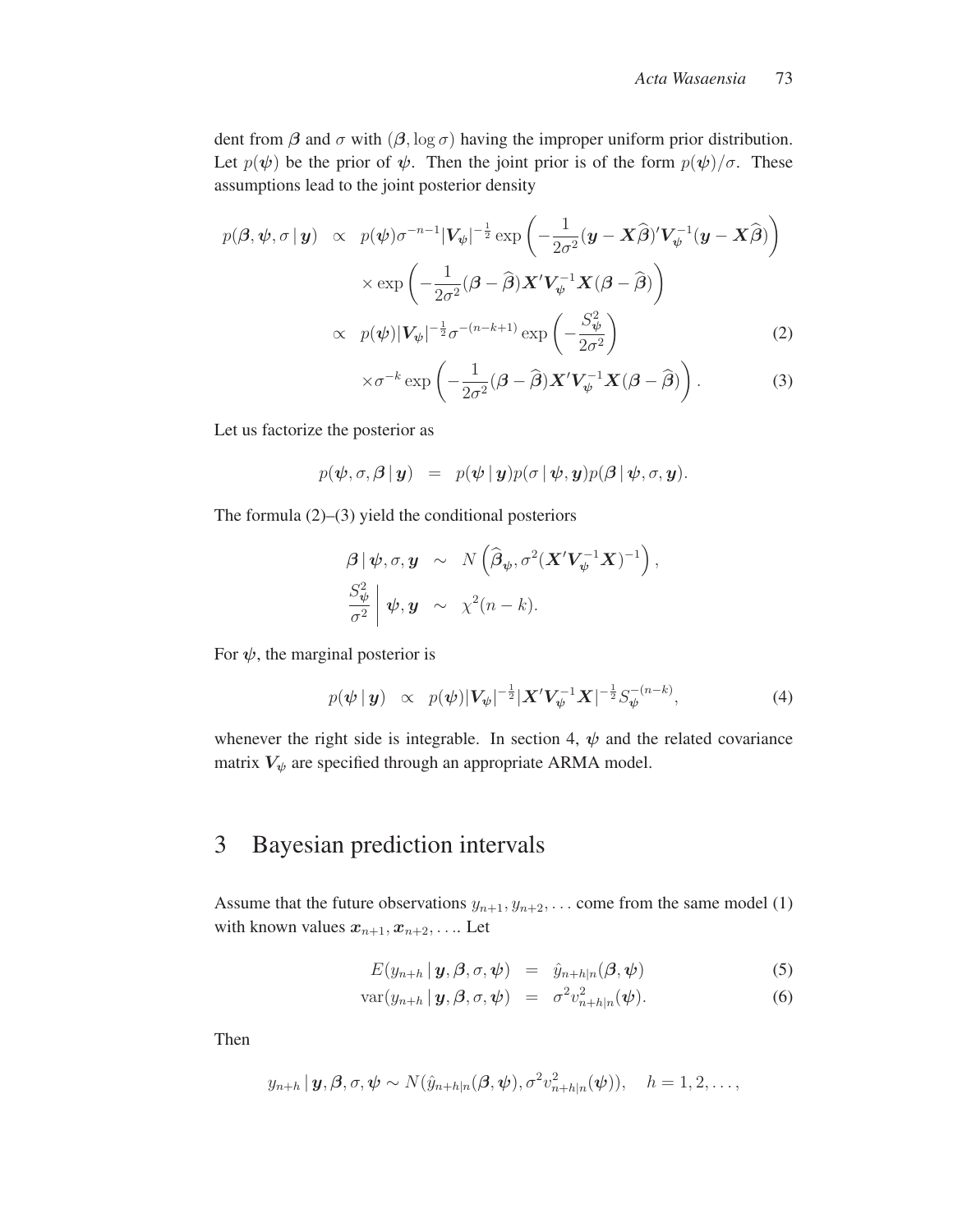#### 74 *Acta Wasaensia*

where for simplicity of notation the dependence on  $x_{n+1}, \ldots, x_{n+h}$  is not explicitly shown. Then the Bayesian prediction intervals boils down to computing posterior probabilities of the form

$$
P(y_{n+h} \leq b|\mathbf{y}) = E\left[\Phi\left(\frac{b - \hat{y}_{n+h|n}(\boldsymbol{\beta}, \boldsymbol{\psi})}{\sigma v_{n+h|n}(\boldsymbol{\psi})}\right) | \mathbf{y}\right],
$$

where  $E(\cdot | y)$  refers to expectation with respect to the posterior distribution of (*β*, σ, *<sup>ψ</sup>*).

In practice the computation is accomplished by simulation. Suppose that we have the maximum likelihood estimate  $\psi$  and its approximate large sample covariance matrix Σ. Then we employ the following importance sampling for computing prediction intervals:

(i) Draw  $\psi_j$  from  $N(\psi, \Sigma)$ , and compute the weight

$$
w_j = \frac{p(\boldsymbol{\psi}_j \mid \boldsymbol{y})}{g(\boldsymbol{\psi}_j)},
$$

where  $p(\psi_i | y)$  is defined in (4) and

$$
g(\boldsymbol{\psi}_j) \propto \exp\left(-\frac{1}{2}(\boldsymbol{\psi}_j - \widehat{\boldsymbol{\psi}})' \widehat{\boldsymbol{\Sigma}}^{-1}(\boldsymbol{\psi}_j - \widehat{\boldsymbol{\psi}})\right).
$$

- (ii) Draw  $q_j \sim \chi^2(n-k)$  independently from  $\psi_j$ , and let  $\sigma_j^2 = S_{\psi_j}^2/q_j$ .
- (iii) Draw  $\beta_j \sim N(\hat{\beta}_{\psi_j}, \sigma_j^2(\mathbf{X}' \mathbf{V}_{\psi_j}^{-1} \mathbf{X})^{-1}).$
- (iv) Repeat (i)–(iii) independently for  $j = 1, \ldots, N$ .
- (v) Compute the weighted average

$$
\bar{P}_N(b) = \frac{\sum_{j=1}^N w_j \Phi\left(\frac{b - \hat{y}_{n+h|n}(\beta_j, \psi_j)}{\sigma_j v_{n+h|n}(\psi_j)}\right)}{\sum_{j=1}^N w_j}.
$$
\n(7)

(vi) Find the values  $b_{\alpha}$  and  $b_{1-\alpha}$  such that  $\bar{P}_N(b_{\alpha}) = \alpha$  and  $\bar{P}_N(b_{1-\alpha})=1$  − α. When N is large  $(b<sub>α</sub>, b<sub>1-α</sub>)$  yields a prediction interval with coverage probability  $1 - 2\alpha$ .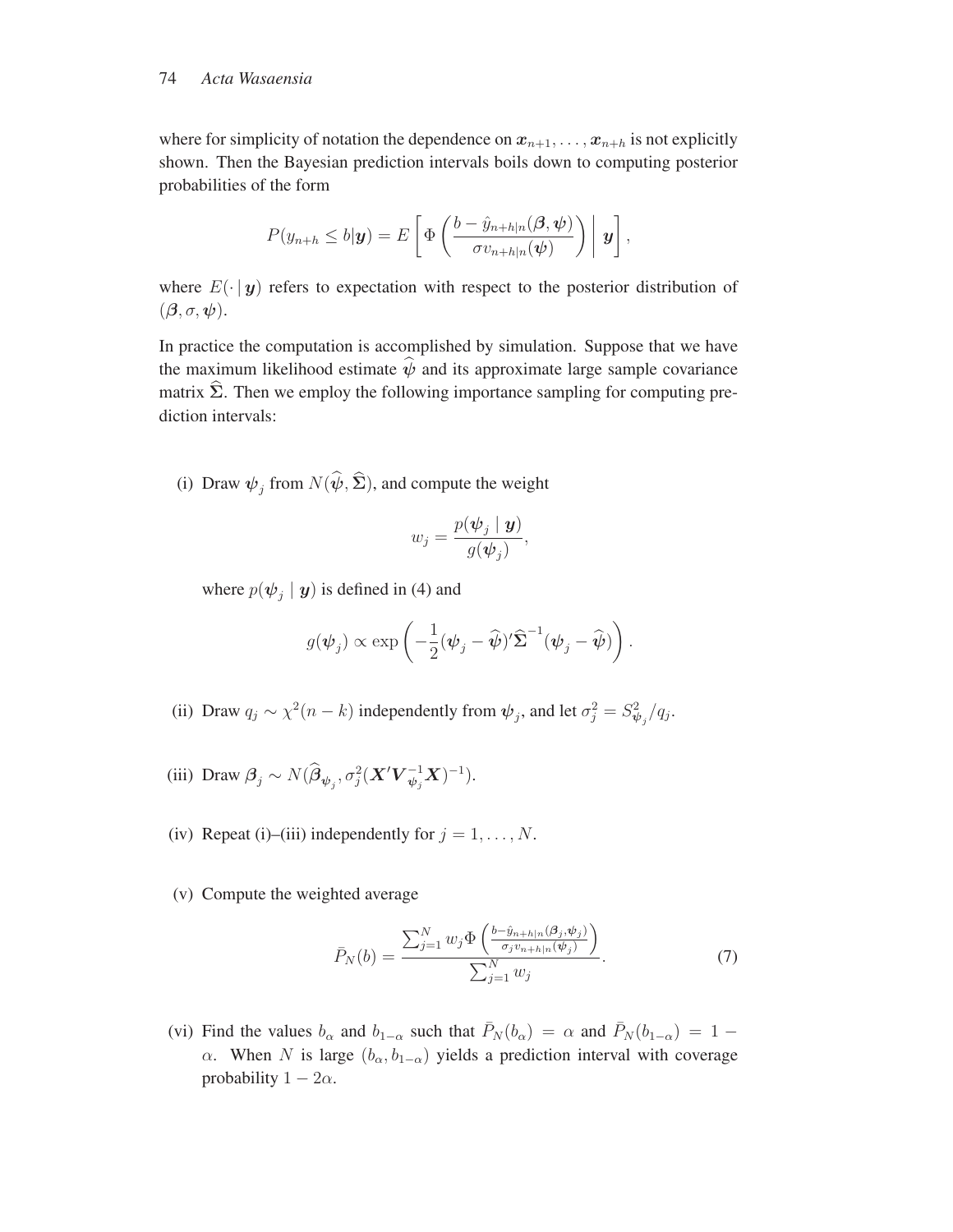### 4 Regression with ARMA errors

The regression model with ARMA errors is defined by the equations

$$
y_t = \beta_1 x_{t1} + \dots + \beta_k x_{tk} + \epsilon_t, \tag{8}
$$

$$
\epsilon_t = \phi_1 \epsilon_{t-1} + \ldots + \phi_p \epsilon_{t-p} + \xi_t + \theta_1 \xi_{t-1} + \ldots + \theta_q \xi_{t-q}, \tag{9}
$$

where  $\xi_t$  are independent for all t and drawn from  $N(0, \sigma^2)$ . Thus, the process  $\{\epsilon_t\}$ is  $ARMA(p, q)$  that we assume stationary and invertible. This is a special case of the model in section 2 with  $\psi' = (\phi_1, \dots, \phi_p, \theta_1, \dots, \theta_q)$ . Let  $r = \max(p, q + 1)$ . For notational convenience we add zeros to either autoregressive or moving average parameters such that we have  $\phi_1, \ldots, \phi_r$  and  $\theta_1, \ldots, \theta_{r-1}$ . Of course, if  $r = 1$  there are no moving average parameters. Following Durbin & Koopman (2001, pp. 46– 47) the model (8)–(9) can be put into a state space form as

$$
y_t = z_t' \alpha_t, \tag{10}
$$

$$
\alpha_{t+1} = T\alpha_t + R\xi_{t+1}, \qquad (11)
$$

where  $z'_t = (x'_t, 1, 0, \ldots, 0),$ 

$$
\mathbf{\alpha}_{t} = \begin{pmatrix} \beta_{t} \\ \epsilon_{t} \\ \phi_{2}\epsilon_{t-1} + \ldots + \phi_{r}\epsilon_{t-r+1} + \theta_{1}\xi_{t} + \ldots + \theta_{r-1}\xi_{t-r+2} \\ \vdots \\ \phi_{r}\epsilon_{t-1} + \theta_{r-1}\xi_{t} \\ \mathbf{0}^{\prime} & \phi_{1} & 1 & 0 \\ \vdots & \vdots & \ddots & 0 \\ \mathbf{0}^{\prime} & \phi_{r-1} & 0 & 1 \\ \mathbf{0}^{\prime} & \phi_{r} & 0 & \ldots & 0 \end{pmatrix}, \quad \mathbf{R} = \begin{pmatrix} \mathbf{0} \\ 1 \\ \theta_{1} \\ \vdots \\ \theta_{r-1} \end{pmatrix}.
$$

Note that this formulation implies that actually  $\beta_t$  is constant  $\beta$ . The initial distribution for  $\alpha_1$  is  $N(\mathbf{0}, P_1)$  with

$$
\boldsymbol{P}_1 = \left(\begin{array}{cc} \kappa \boldsymbol{I} & 0 \\ 0 & \Gamma \end{array}\right),\tag{12}
$$

where  $\kappa I$  corresponds to  $\beta_1$ , and  $\Gamma$  is the covariance matrix of the stationary ARMA component of  $\alpha_t$ .

Let  $T_{\phi}$  and  $R_{\theta}$  be the blocks of *T* and *R*, respectively, related to the ARMA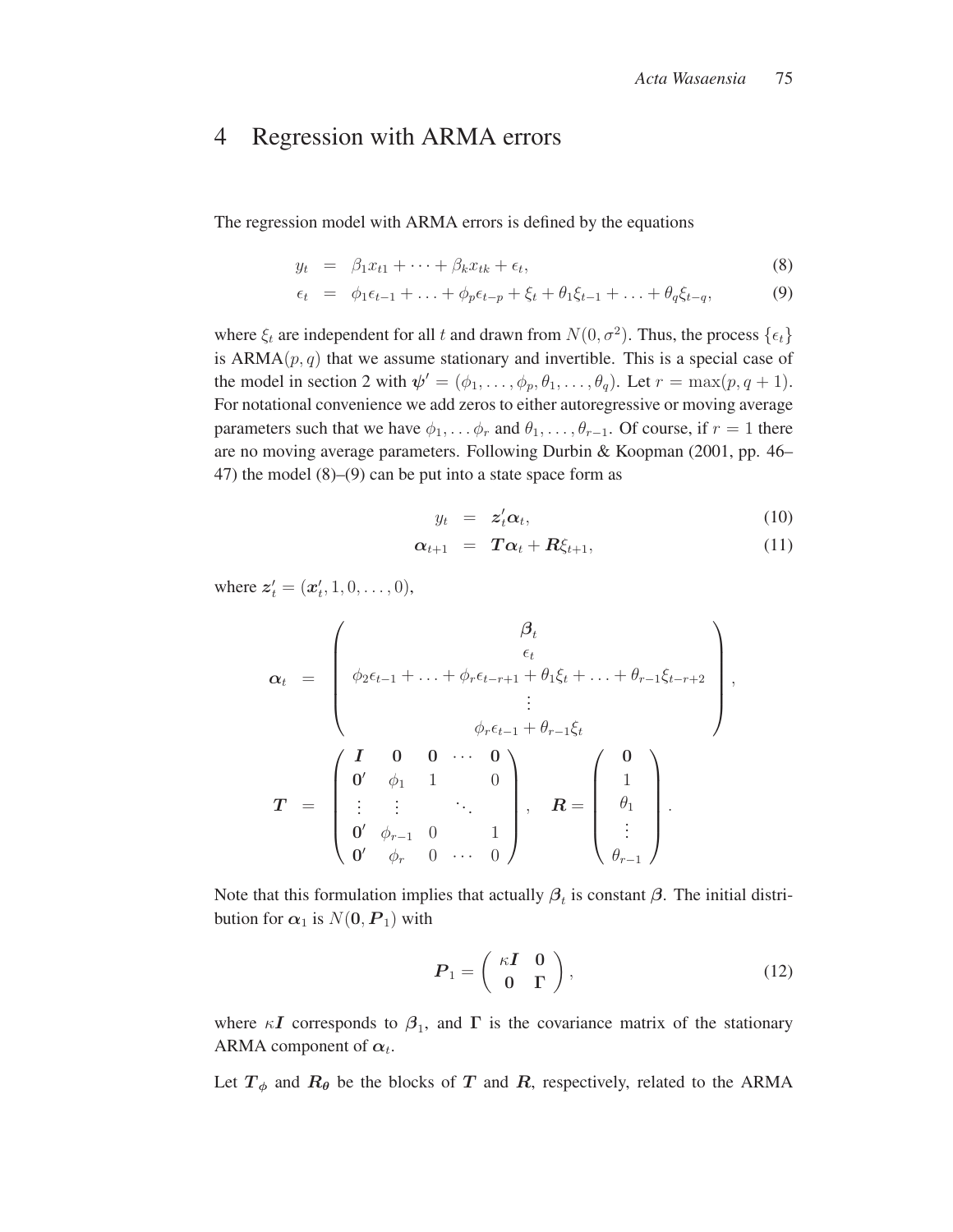process. Then  $\Gamma$  satisfies  $\Gamma = T_{\phi} \Gamma T'_{\phi} + R_{\theta} R'_{\theta}$  and is given by

$$
\text{vec}(\Gamma) = (I - T_{\phi} \otimes T_{\phi})^{-1} \text{vec}(R_{\theta}R_{\theta}'),
$$

see Durbin & Koopman (2001, p. 112). The  $\text{vec}(\cdot)$  notation stands for the columnwise transformation of a matrix to a vector.

The initial distribution for  $\beta_1$  is actually defined through the limit  $\kappa \to \infty$  which corresponds to the improper constant prior for *β* assumed in section 2. Durbin & Koopman (2001, Ch. 5) gives the updating formulas under this assumption called diffuse initialization. Thus, the Kalman filter together with the diffuse initialization automatically yields the values

$$
E(\boldsymbol{\beta}_{n+1} | \boldsymbol{y}, \sigma, \boldsymbol{\psi}) = \widehat{\boldsymbol{\beta}}_{\boldsymbol{\psi}},
$$
  
cov $(\boldsymbol{\beta}_{n+1} | \boldsymbol{y}, \sigma, \boldsymbol{\psi}) = \sigma^2 (\boldsymbol{X}' \boldsymbol{V}_{\boldsymbol{\psi}}^{-1} \boldsymbol{X})^{-1}.$ 

Additionally the Kalman filter gives the prediction errors

$$
e_{t|t-1} = y_t - E(y_t | y_1, \dots, y_{t-1}, \sigma, \psi), \quad t = 1, \dots, n,
$$

and their variances

$$
\text{var}(e_{t|t-1}) = \text{var}(y_t \mid y_1, \dots, y_{t-1}, \sigma, \psi) = \sigma^2 v_{t|t-1}^2, \quad t = 1, \dots, n.
$$

Due to the improper uniform prior of  $\beta$ , i.e. the diffuse initialization, some variances  $v_{t|t-1}^2 \to \infty$ , as  $\kappa \to \infty$  (Durbin & Koopman, 2001, sect. 5.2.1). Let  $F = \{t \mid v_{t|t-1}^2 \text{ is finite}, t = 1, \ldots, n\}.$  Then given  $\psi$  we have, by the results of Durbin *&* Koopman (2001, sect. 7.2.1), that of Durbin & Koopman (2001, sect. 7.2.1), that

$$
\sum_{t \in F} \frac{e_{t|t-1}^2}{v_{t|t-1}^2} = S_{\psi}^2,
$$
\n
$$
\prod_{t \in F} v_{t|t-1}^2 = |V_{\psi}|^{-\frac{1}{2}} |X'V_{\psi}^{-1}X|^{-\frac{1}{2}}
$$

Because *X* is of rank k, the number of finite variances is  $n - k$ . We have now all elements for the algorithm of section 3 except the prior  $p(\psi)$  that is discussed in the next section.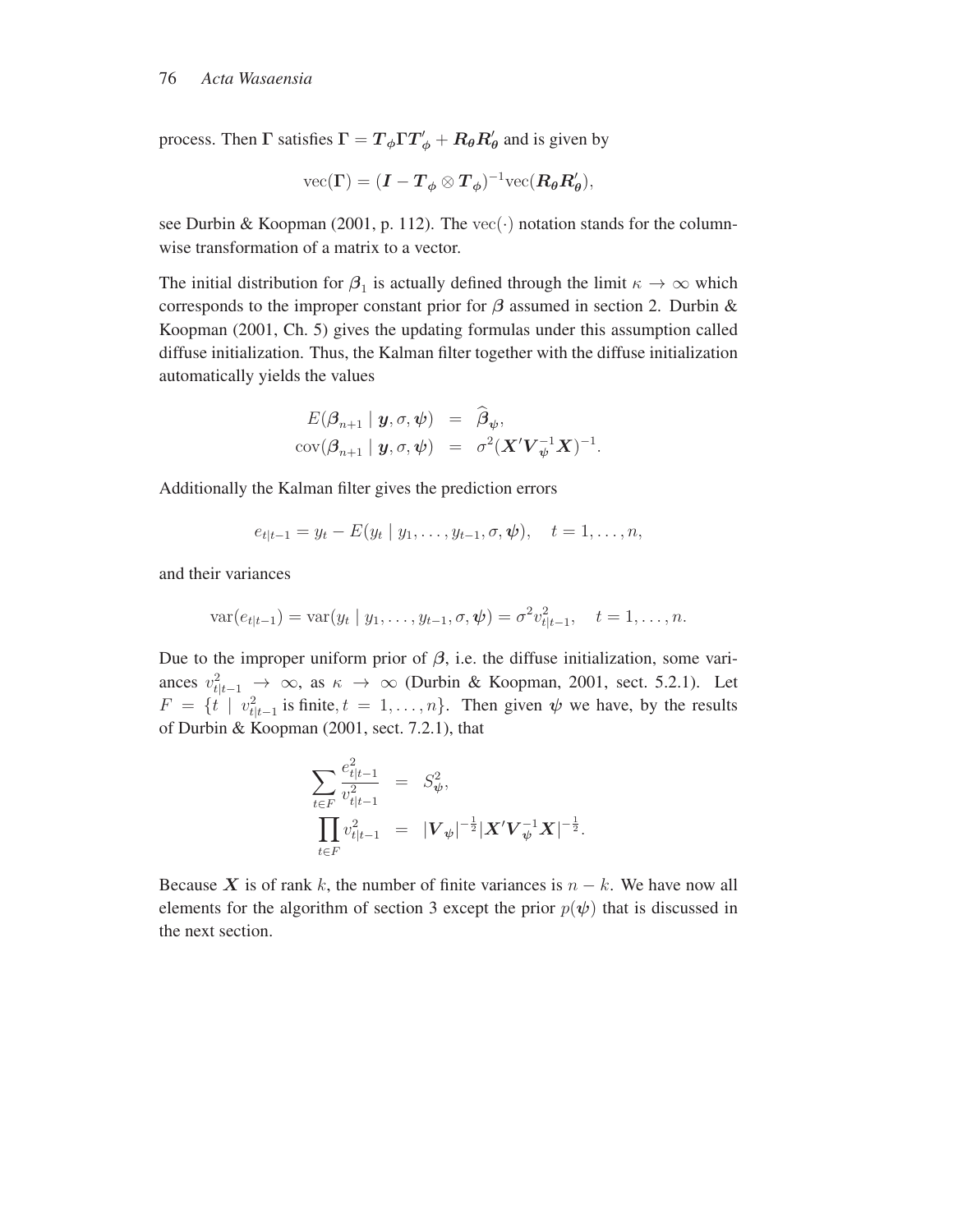### 5 Jeffreys's rule for priors

Good candidates for the prior meeting our purposes is found by Jeffreys's rule which leads to the square root of the determinant of the Fisher information matrix. Apart from an additive constant, the log-likelihood is here

$$
\ell(\boldsymbol{\beta}, \sigma, \boldsymbol{\psi}) = -n \log \sigma - \frac{1}{2} \log |\boldsymbol{V}_{\boldsymbol{\psi}}| - \frac{1}{2\sigma^2} (\boldsymbol{y} - \boldsymbol{X}\boldsymbol{\beta})' \boldsymbol{V}_{\boldsymbol{\psi}}^{-1} (\boldsymbol{y} - \boldsymbol{X}\boldsymbol{\beta}).
$$

A straightforward calculation gives the information matrix

$$
\mathbf{I}(\boldsymbol{\beta}, \sigma, \boldsymbol{\psi}) = \begin{bmatrix} \frac{1}{\sigma^2} (\boldsymbol{X}' \boldsymbol{V}_{\boldsymbol{\psi}}^{-1} \boldsymbol{X}) & \mathbf{0} & \mathbf{0} \\ \mathbf{0} & \frac{2n}{\sigma^2} & \frac{1}{\sigma} \boldsymbol{I}_{21}'(\boldsymbol{\psi}) \\ \mathbf{0} & \frac{1}{\sigma} \boldsymbol{I}_{21}(\boldsymbol{\psi}) & \boldsymbol{I}_{22}(\boldsymbol{\psi}), \end{bmatrix},
$$
\n
$$
[\mathbf{I}_{21}(\boldsymbol{\psi})]_i = \text{trace}\left(\boldsymbol{V}_{\boldsymbol{\psi}}^{-1} \frac{\partial \boldsymbol{V}_{\boldsymbol{\psi}}}{\partial \psi_i}\right), \quad i = 1, \dots, r
$$
\n
$$
[\mathbf{I}_{22}(\boldsymbol{\psi})]_{ij} = \frac{1}{2} \text{trace}\left(\boldsymbol{V}_{\boldsymbol{\psi}}^{-1} \frac{\partial \boldsymbol{V}_{\boldsymbol{\psi}}}{\partial \psi_i} \boldsymbol{V}_{\boldsymbol{\psi}}^{-1} \frac{\partial \boldsymbol{V}_{\boldsymbol{\psi}}}{\partial \psi_j}\right), \quad i, j = 1, \dots, r.
$$

Hence,

$$
|\boldsymbol{I}(\boldsymbol{\beta},\sigma,\boldsymbol{\psi})|^{\frac{1}{2}} = \frac{1}{\sigma^{k+1}} |\boldsymbol{X}' \boldsymbol{V}_{\boldsymbol{\psi}}^{-1} \boldsymbol{X}|^{\frac{1}{2}} |\boldsymbol{I}_{22}(\boldsymbol{\psi}) - (2n)^{-1} \boldsymbol{I}_{21}(\boldsymbol{\psi}) \boldsymbol{I}_{21}(\boldsymbol{\psi})'|^{\frac{1}{2}}. \quad (13)
$$

Because we want the joint prior to be of the form  $p(\psi)/\sigma$ , we insert  $k = 0$  in (13) and define

$$
p(\boldsymbol{\psi}) \propto \left| \boldsymbol{X}' \boldsymbol{V}_{\boldsymbol{\psi}}^{-1} \boldsymbol{X} \right|^{\frac{1}{2}} \left| \boldsymbol{I}_{22}(\boldsymbol{\psi}) - (2n)^{-1} \boldsymbol{I}_{21}(\boldsymbol{\psi}) \boldsymbol{I}_{21}(\boldsymbol{\psi})' \right|^{\frac{1}{2}}.
$$
 (14)

With this specification  $p(\psi)/\sigma$  is called here the exact joint Jeffreys prior. Note that this prior depends on the sample size  $n$ . The approximate joint prior of the same form is obtained with

$$
p(\boldsymbol{\psi}) \propto \left| \boldsymbol{X}' \boldsymbol{V}_{\boldsymbol{\psi}}^{-1} \boldsymbol{X} \right|^{\frac{1}{2}} |J_{\boldsymbol{\psi}}|^{\frac{1}{2}}, \tag{15}
$$

where

 $J_{\psi} = \lim_{n \to \infty} n^{-1} \left( I_{22}(\psi) - (2n)^{-1} I_{21}(\psi) I_{21}(\psi)' \right)$ 

Substituting either (14) or (15) to (4) we find that the determinant  $|X'V_{\psi}^{-1}X|$  cancels.

Box et al. (2008, Ch. 7) gives useful results for the  $ARMA(p, q)$  models. We find that  $J_{\psi}^{-1}/n$  is the large sample covariance matrix of the maximum likelihood estimate  $\psi$ . In the pure AR model we have  $|V_{\psi}| = |J_{\psi}|$ , although the matrices are different. For the pure MA models the same determinant counting is approximately different. For the pure MA models the same determinant equation is approximately true, but the same does not apply to the mixed models. The marginal Jeffreys priors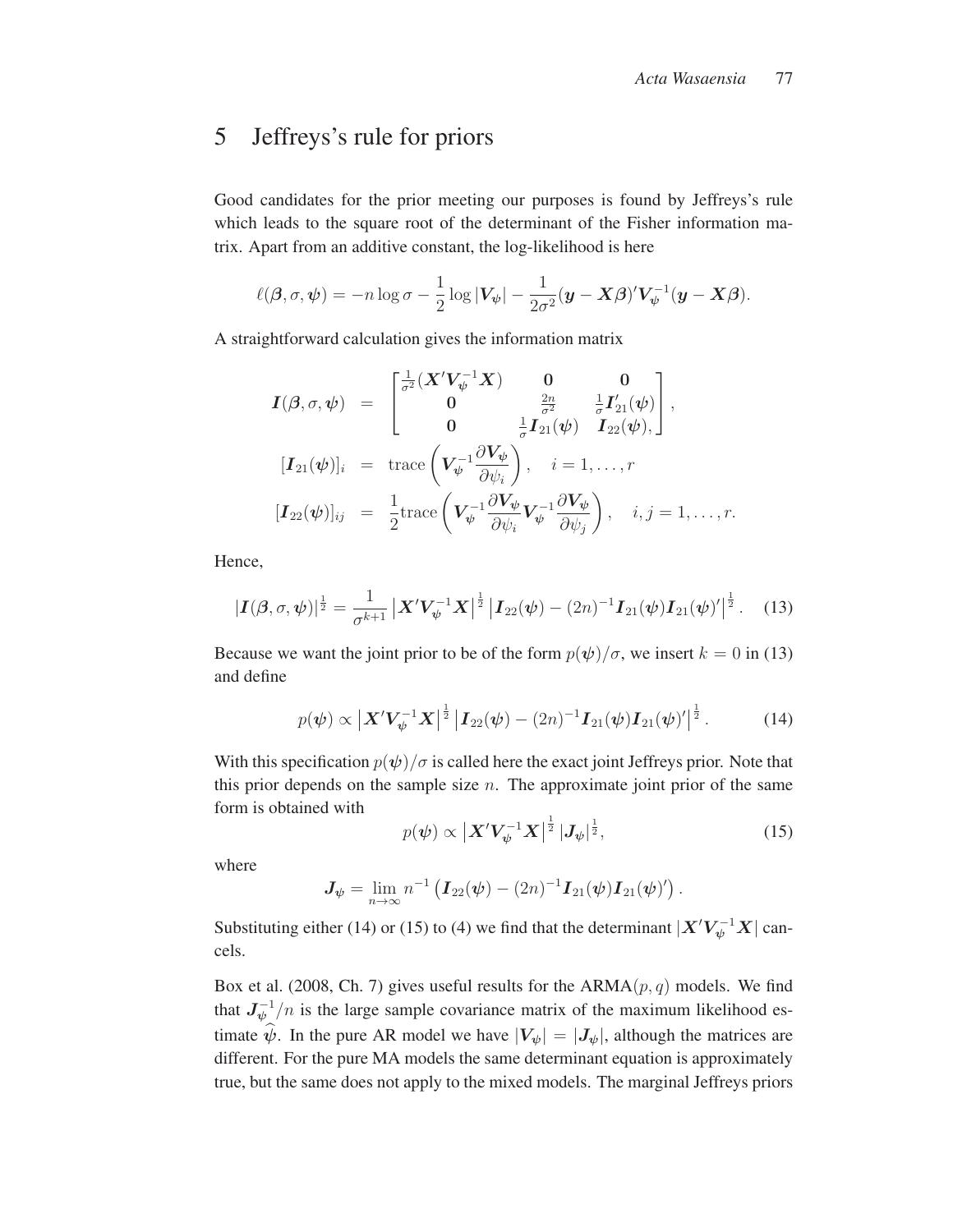are obtained by dropping off the factor  $\left| X'V_\psi^{-1}X \right|$  $\frac{1}{2}$  in (14) and (15).

The numerical evaluation of the posteriors involves the determinant  $|V_{\psi}|$ , the inverse  $V_{\psi}^{-1}$  and the partial derivatives of  $V_{\psi}$ . For short series the determinant and the inverse can be calculated directly. For longer series we can use the formulas provided by Lin & Ho (2008). The partial derivatives can be found recursively as follows. Recall the state space representation  $(10)$ – $(11)$  and the initial covariance matrix  $\Gamma$  in (12). Due to stationarity of the process  $\{\alpha_t\}$  we find that  $cov(\boldsymbol{\alpha}_{t+s}, \boldsymbol{\alpha}_t) = \boldsymbol{T}^s \boldsymbol{P}_1$ , where the block  $\boldsymbol{T}^s_{\phi} \boldsymbol{\Gamma}$  corresponds the autocovariance ma-<br>trix of the APMA process. The position (1, 1) of this matrix shows sor(s) trix of the ARMA process. The position  $(1, 1)$  of this matrix shows  $cov(y_{t+s}, y_t)$ . We find the partial derivatives recursively for the autoregressive parameters

$$
\frac{\partial (\boldsymbol{T}_{\phi}^{s} \boldsymbol{\Gamma})}{\partial \phi_{j}} = \frac{\partial \boldsymbol{T}_{\phi}}{\partial \phi_{j}} \boldsymbol{T}_{\phi}^{s-1} \boldsymbol{\Gamma} + \boldsymbol{T}_{\phi} \frac{\partial (\boldsymbol{T}_{\phi}^{s-1} \boldsymbol{\Gamma})}{\partial \phi_{j}}, \quad s = 1, 2, \dots
$$

For moving average parameters we have

$$
\frac{\partial (\boldsymbol{T}_{\phi}^{s} \boldsymbol{\Gamma})}{\partial \theta_{j}} = \boldsymbol{T}_{\phi}^{s} \frac{\partial \boldsymbol{\Gamma}}{\partial \theta_{j}}, \quad s = 1, 2, \dots
$$

Because Γ satisfies  $\Gamma = T_{\phi} \Gamma T'_{\phi} + R_{\theta} R'_{\theta}$ , we find by differentiating on both sides that that

$$
\frac{\partial \Gamma}{\partial \phi_j} = T_{\phi} \frac{\partial \Gamma}{\partial \phi_j} T'_{\phi} + \frac{\partial T_{\phi}}{\partial \phi_j} \Gamma T'_{\phi} + T_{\phi} \Gamma \frac{\partial T'_{\phi}}{\partial \phi_j}, \n\frac{\partial \Gamma}{\partial \theta_j} = T_{\phi} \frac{\partial \Gamma}{\partial \theta_j} T'_{\phi} + \frac{\partial R_{\theta}}{\partial \theta_j} R_{\theta} + R_{\theta} \frac{\partial R'_{\theta}}{\partial \theta_j}.
$$

which implies that

$$
\begin{array}{rcl}\n\text{vec}\left(\frac{\partial \Gamma}{\partial \phi_j}\right) & = & (\boldsymbol{I} - \boldsymbol{T}_{\phi} \otimes \boldsymbol{T}_{\phi})^{-1} \text{vec}\left(\frac{\partial \boldsymbol{T}_{\phi}}{\partial \phi_j} \boldsymbol{\Gamma} \boldsymbol{T}_{\phi}' + \boldsymbol{T}_{\phi} \boldsymbol{\Gamma} \frac{\partial \boldsymbol{T}_{\phi}'}{\partial \phi_j}\right), \\
\text{vec}\left(\frac{\partial \boldsymbol{\Gamma}}{\partial \theta_j}\right) & = & (\boldsymbol{I} - \boldsymbol{T}_{\phi} \otimes \boldsymbol{T}_{\phi})^{-1} \text{vec}\left(\frac{\partial \boldsymbol{R}_{\theta}}{\partial \theta_j} \boldsymbol{R}_{\theta} + \boldsymbol{R}_{\theta} \frac{\partial \boldsymbol{R}_{\theta}'}{\partial \theta_j}\right).\n\end{array}
$$

### 6 Simulation experiments for ARMA models

Recall that our primary goal is to improve frequentist coverage probabilities in interval prediction. For that purpose we have conducted simulation experiments to find out the benefits of the Bayesian approach especially in relation to the standard plug-in method. The latter method yields the well known intervals

$$
\hat{y}_{n+h|n}(\widehat{\boldsymbol{\psi}},\widehat{\boldsymbol{\beta}}) \pm z_{\alpha}\widehat{\sigma}v_{n+h|n}(\widehat{\boldsymbol{\psi}},\widehat{\boldsymbol{\beta}}), \quad \widehat{\sigma} = S^2/(n-k), \tag{16}
$$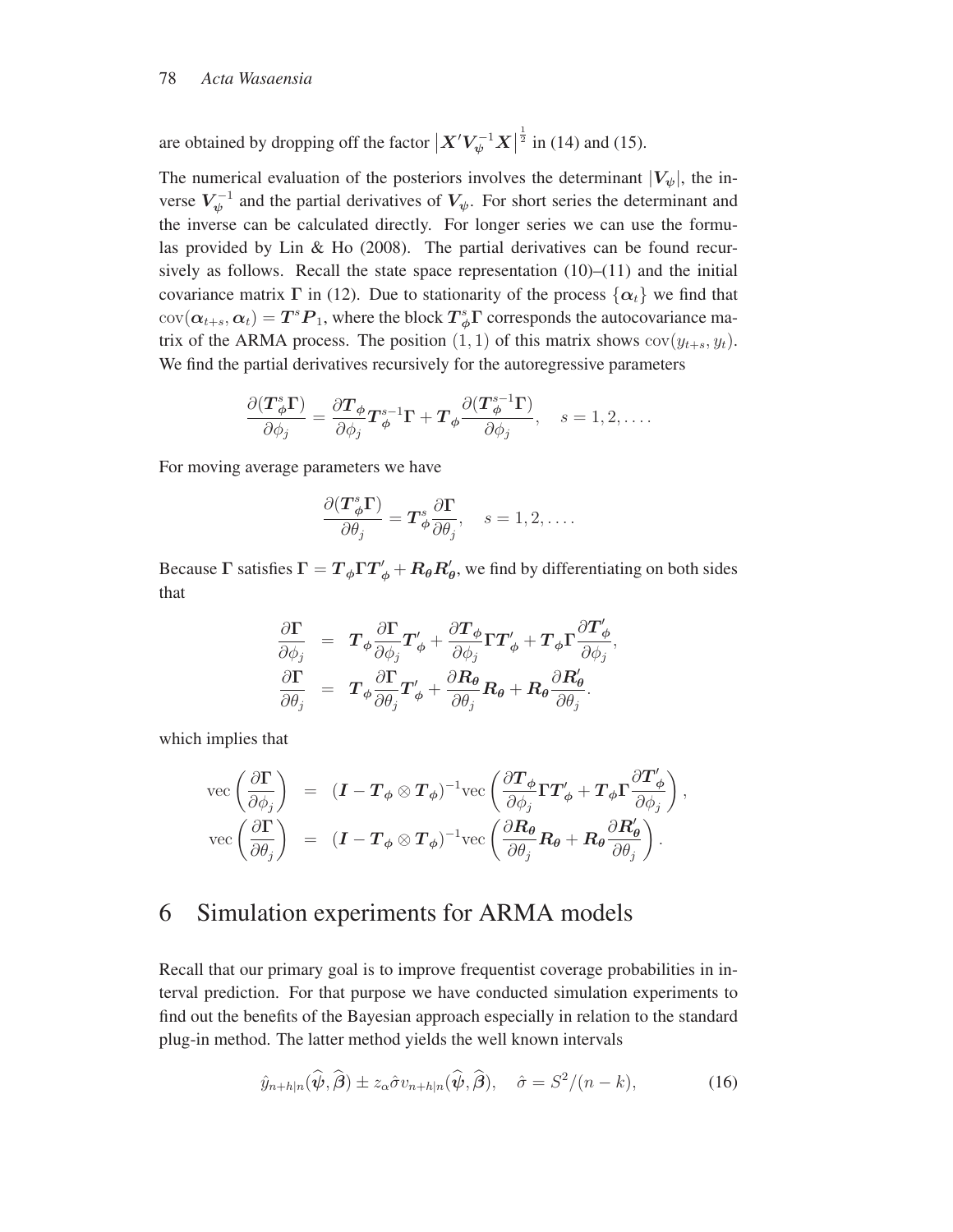see (5) and (6).

In all simulations the length of the time series is 50, and the regression part consists of the constant term  $\beta_1 = \beta$  only, i.e.  $\mathbf{X} = (1, \dots, 1)$ . The affine linear trans-<br>formation on the observations  $y \mapsto a + ay$  vialds the same transformation on the formation on the observations  $y_i \mapsto a + cy_i$  yields the same transformation on the limits  $b_{\alpha} \mapsto a + cb_{\alpha}$  in item (vi) of section 3. Therefore we can set in simulations, without loss of generality,  $\sigma = 1$ , and  $\beta = 0$ . We simulate 5000 replicates from a given ARMA process with fixed coefficients, and from each realization we estimate the parameters by maximum likelihood, and compute the prediction intervals using the plug-in method (16) as well as the Bayesian interval from the formula (7) with  $N = 100$ . Because the main variation in simulations is between series, the sample size in computing the prediction interval need not be large. Because in simulation we know all the parameters we can compute the frequentist conditional coverage probability

$$
P(b_{\alpha}\leq y_{n+h}\leq b_{1-\alpha}\,|\,\boldsymbol{y},\beta=0,\sigma=1,\boldsymbol{\psi}),
$$

where  $\psi$  specifies the parameters used in a simulation, and the limits  $b_{\alpha}, b_{1-\alpha}$  are fixed. Averaging these probabilities over the 5000 replications of *y* from the same model, gives us a good estimate of the frequentist coverage probability

$$
P(b_{\alpha} \leq y_{n+h} \leq b_{1-\alpha} | \beta = 0, \sigma = 1, \psi),
$$

where all  $y_{n+h}$ ,  $b_{\alpha}$ ,  $b_{1-\alpha}$  are random. This frequentist coverage probability is used when we compare the plug-in method and the five different Bayesian methods. The joint priors  $p(\psi)/\sigma$  used in the experiment are defined through  $p(\psi)$  as follows:

- Uniform prior  $p(\psi) \propto 1$ .
- Approximate joint Jeffreys's prior  $p(\psi) \propto |X'V_{\psi}^{-1}X|^{\frac{1}{2}} |J_{\psi}|^{\frac{1}{2}}$ .
- Approximate marginal Jeffreys's prior  $p(\psi) \propto |J_{\psi}|^{\frac{1}{2}}$ .
- Exact joint Jeffreys's prior

$$
p(\psi) \propto \left| \mathbf{X}' \mathbf{V}_{\psi}^{-1} \mathbf{X} \right|^{\frac{1}{2}} \left| \mathbf{I}_{22}(\psi) - (2n)^{-1} \mathbf{I}_{21}(\psi) \mathbf{I}_{21}(\psi)' \right|^{\frac{1}{2}}.
$$

• Exact marginal Jeffreys's prior

$$
p(\psi) \propto |I_{22}(\psi) - (2n)^{-1} I_{21}(\psi) I_{21}(\psi)|^{\frac{1}{2}}
$$

All the five priors above are constrained onto the the stationarity and invertibility regions. Figure 1 shows the coverage probabilities of one step ahead prediction intervals for ARMA(1,1) processes with varying values of  $\phi$  and  $\theta$ . In all cases the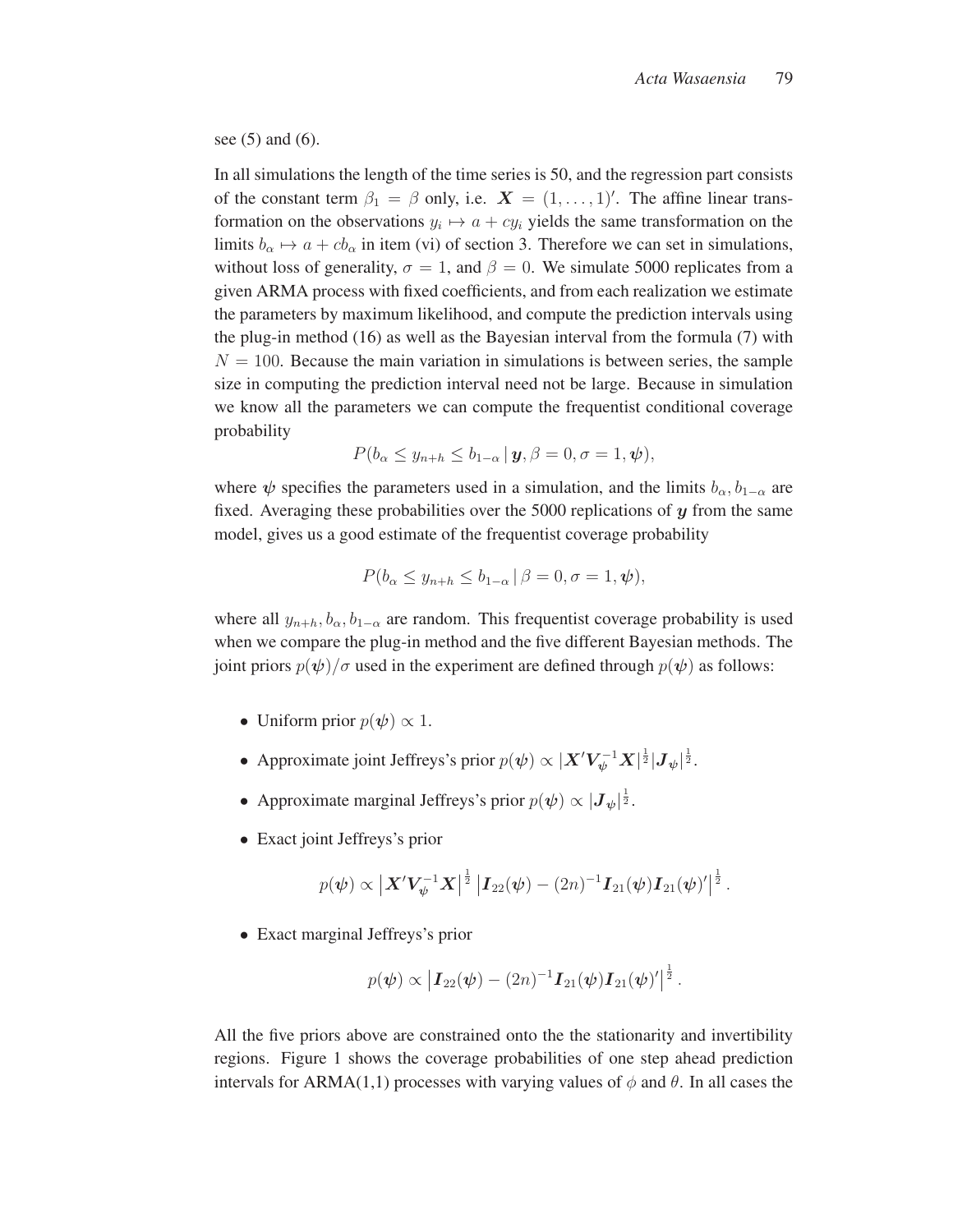Bayesian methods are superior to the plug-in method, and the differences between priors are rather small. The drop in the curves occurs in the neighborhood of  $\phi$  +  $\theta = 0$  which corresponds to the white noise process, i.e. the parameters are then unidentified. Also the nearly white noise processes yield unstable estimates for  $\phi$ and  $\theta$ .

The Figure 2 shows the results for the ten step ahead predictions, where again the plug-in method stays below the nominal level in all cases. On the other hand, the coverage probabilities of the Bayesian method is somewhat over the nominal level in most cases, except when the autoregressive parameter  $\phi$  is near the bounds of the stationary region. Also the variation between different priors is somewhat larger here than in the one step ahead predictions. In most cases the uniform prior is the closest to the nominal level. The variation due to the moving average part is smaller here than in the one step ahead predictions.

In Figure 3 the coverage probabilities of  $ARMA(2,1)$  processes are shown, with varying parameter values and forecast horizon ranging from one to ten. Cases where  $\phi_1 = -1.4$  correspond to alternating autocorrelation function, and in these cases coverage probabilities are usually higher than in non-alternating cases ( $\phi_1 = 1.4$ ). Also, uniform stationary prior seems to perform slightly worse than Jeffreys's priors. Again in all cases the Bayesian methods are superior to the plug-in method. In non-alternating cases the marginal Jeffreys priors seem to give higher coverages than the joint versions, but in alternating cases the difference is negligible. Overall, Bayesian methods perform relatively well.

### 7 Predicting the number of Internet users

As an illustration, we apply our method to the series of the number of users logged on to an Internet server each minute over 100 minutes. The data is previously studied by Makridakis et al. (1998) and Durbin & Koopman (2001). The former authors fitted  $ARMA(3,0)$  to the differenced series, whereas the latter ones preferred ARMA(1,1) for the same series. We use here the first 84 differences for model fitting, and then compute the prediction intervals for the next 15 time points. The Akaike information criterion suggests  $ARMA(1,1)$  as the best model. The estimated ARMA coefficients are  $\hat{\phi} = 0.65$ ,  $\hat{\theta} = 0.49$ . The additional two estimates are  $\hat{\beta} = 0.84$ , and  $\hat{\sigma}^2 = 10.07$ . The complete time series with the simulated 90% prediction intervals are shown in Figure 4, together with median estimates which are computed by setting  $\alpha = 0.5$  in the Bayesian calculations. For the plug-in method, the mean is used. These simulations are based on 100,000 replicates. As the differences between exact and approximate versions of Jeffreys's prior turns out to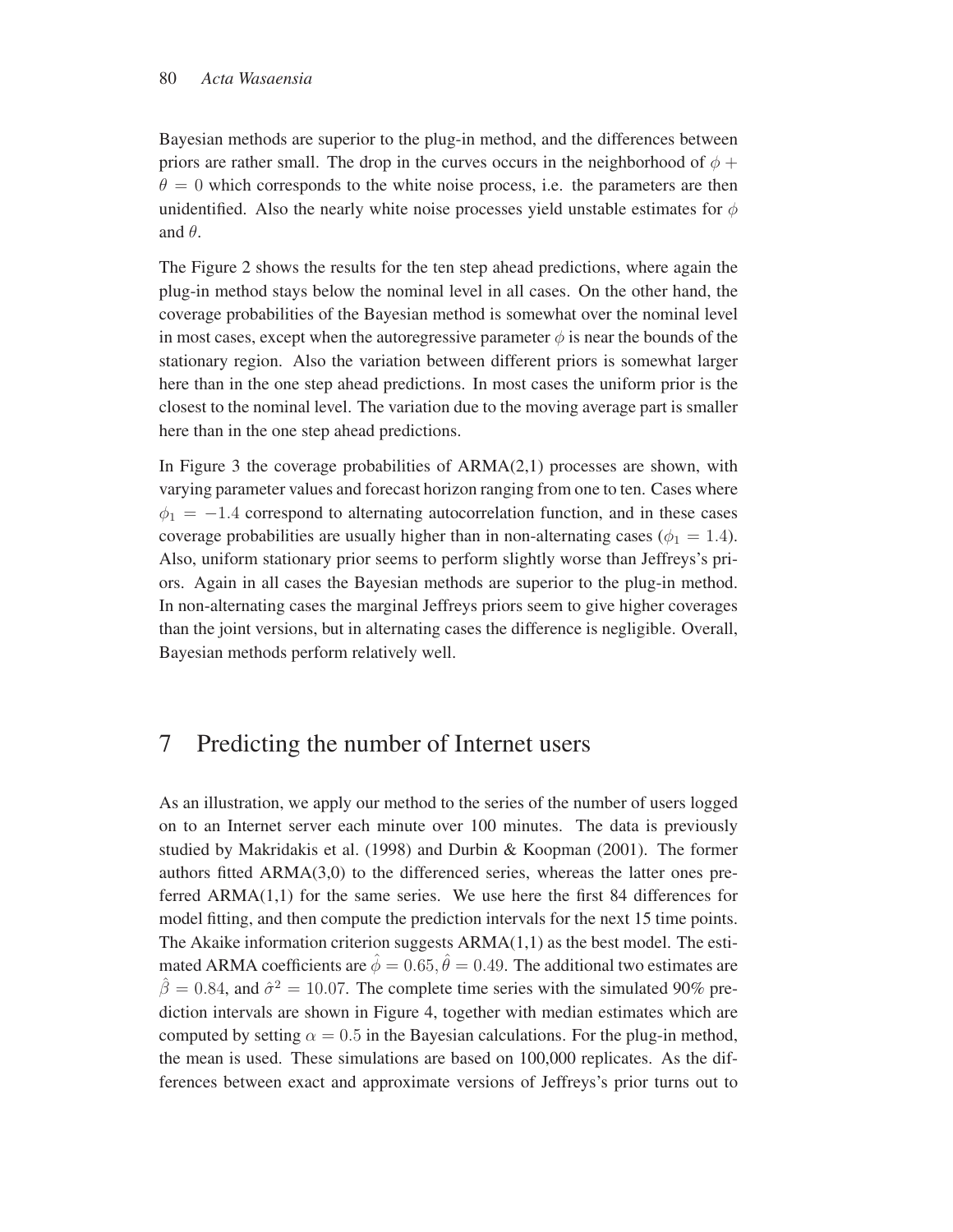

Figure 1. Coverage probabilities of one step ahead prediction intervals for  $ARMA(1,1)$  processes. The lines are: black dotted line = plug-in method, the solid black line = approximate joint Jeffreys's prior, the solid gray  $line = exact joint Jeffreys's prior, the dashed black line = approximate$ marginal Jeffreys's prior, the dashed gray line = exact marginal prior, the dot-and-dash line = uniform stationary prior.

be negligible, only approximate versions are shown. However, difference between joint and marginal priors is evident: marginal priors give substantially larger upper bounds for the prediction intervals. The upper bounds given by uniform prior is between the different Jeffreys priors, whereas the plug-in gives much smaller upper bounds than any of simulated intervals. On the lower bounds, differences are smaller.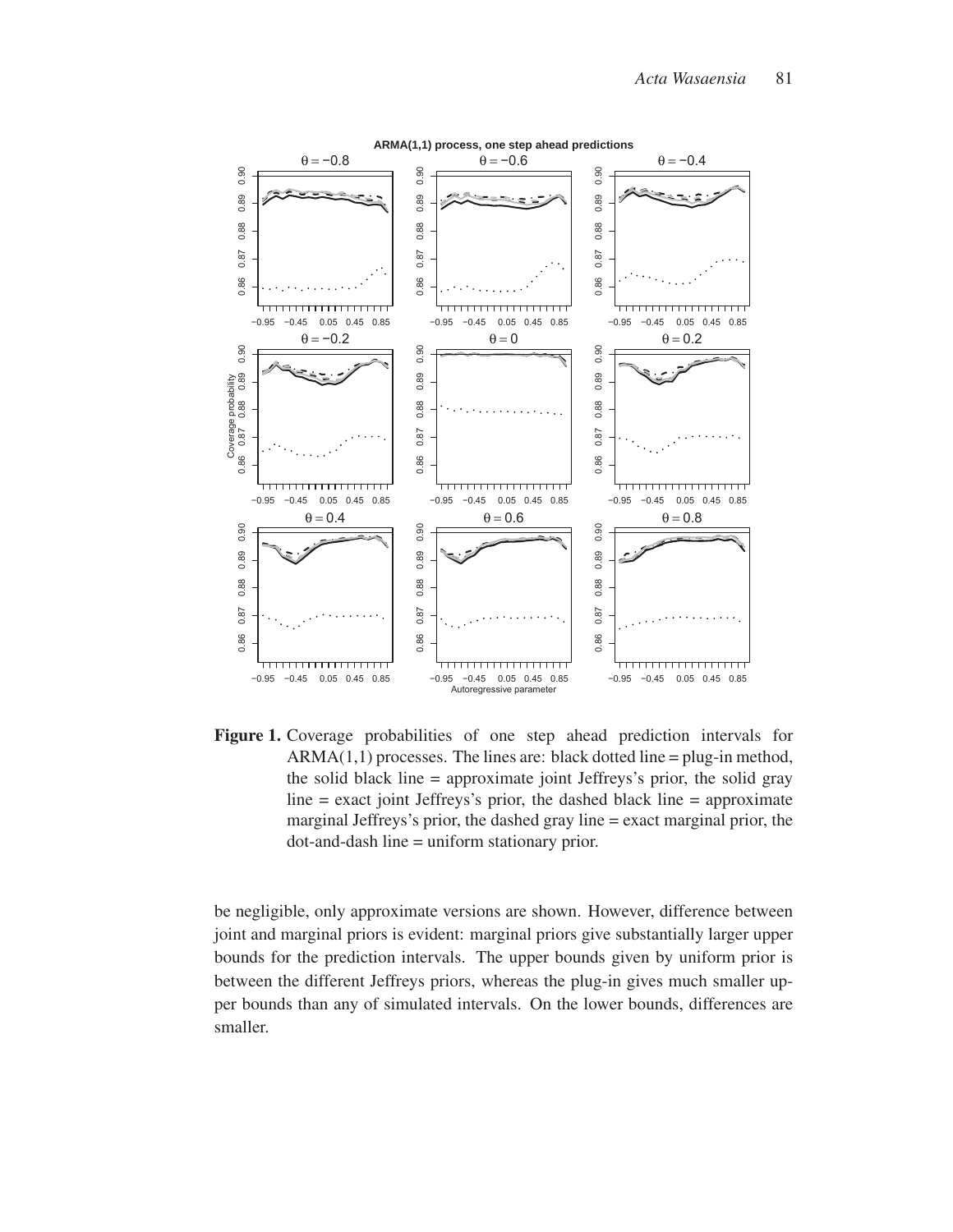

Figure 2. Coverage probabilities of ten step ahead prediction intervals for  $ARMA(1,1)$  processes. The lines are: black dotted line = plug-in method, the solid black line = approximate joint Jeffreys's prior, the solid gray  $line = exact joint Jeffreys's prior, the dashed black line = approximate$ marginal Jeffreys's prior, the dashed gray line = exact marginal prior, the dot-and-dash line = uniform stationary prior.

Given that the estimated model is correct, we can compute the average coverage probabilities of the intervals. These are given in Table 1 when the forecast horizon  $h = 15$ . The prediction limits and their standard errors are also given. The reported mean coverage probabilities are based on 10,000 series replicates. Within each replicate 100 values are used in (7) for the Bayesian prediction interval.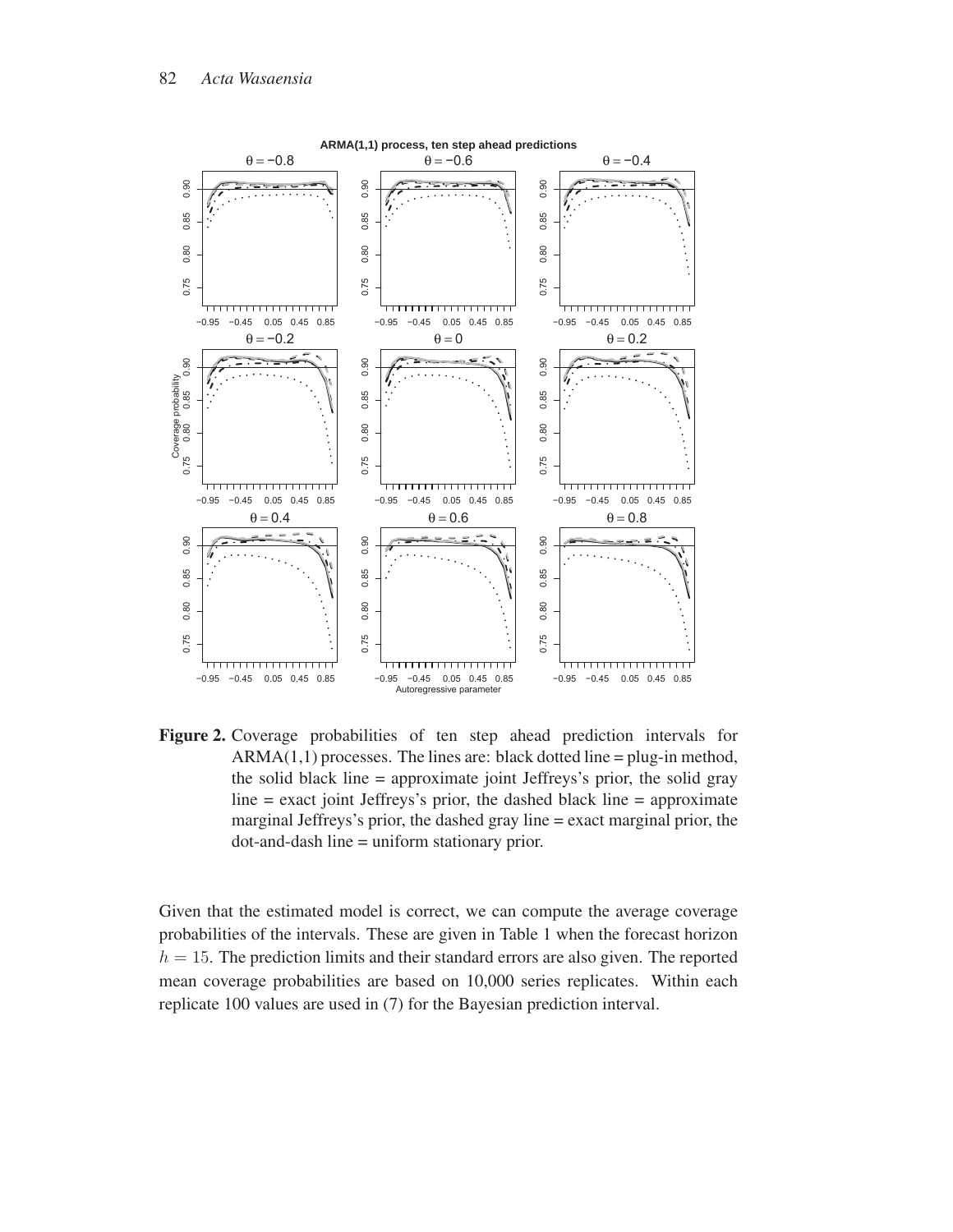

Figure 3. Coverage probabilities of the prediction intervals of varying step sizes for  $ARMA(1,1)$  processes. The lines are: black dotted line = plug-in method, the solid black line = approximate joint Jeffreys's prior, the solid gray  $line = exact joint Jeffreys's prior, the dashed black line = approximate$ marginal Jeffreys's prior, the dashed gray line = exact marginal prior, the dot-and-dash line = uniform stationary prior.

### 8 Discussion

In this paper we have extended the importance sampling approach presented in Helske & Nyblom (2013) from AR models to general ARMA models, and studied the effect of different prior choices on the coverage probabilities using simulated and real data. Extension of this approach to integrated ARMA models is straightforward. As may be inferred from sections 2 and 3, our method could be applied also to models outside the ARIMA framework. Compared to Markov Chain Monte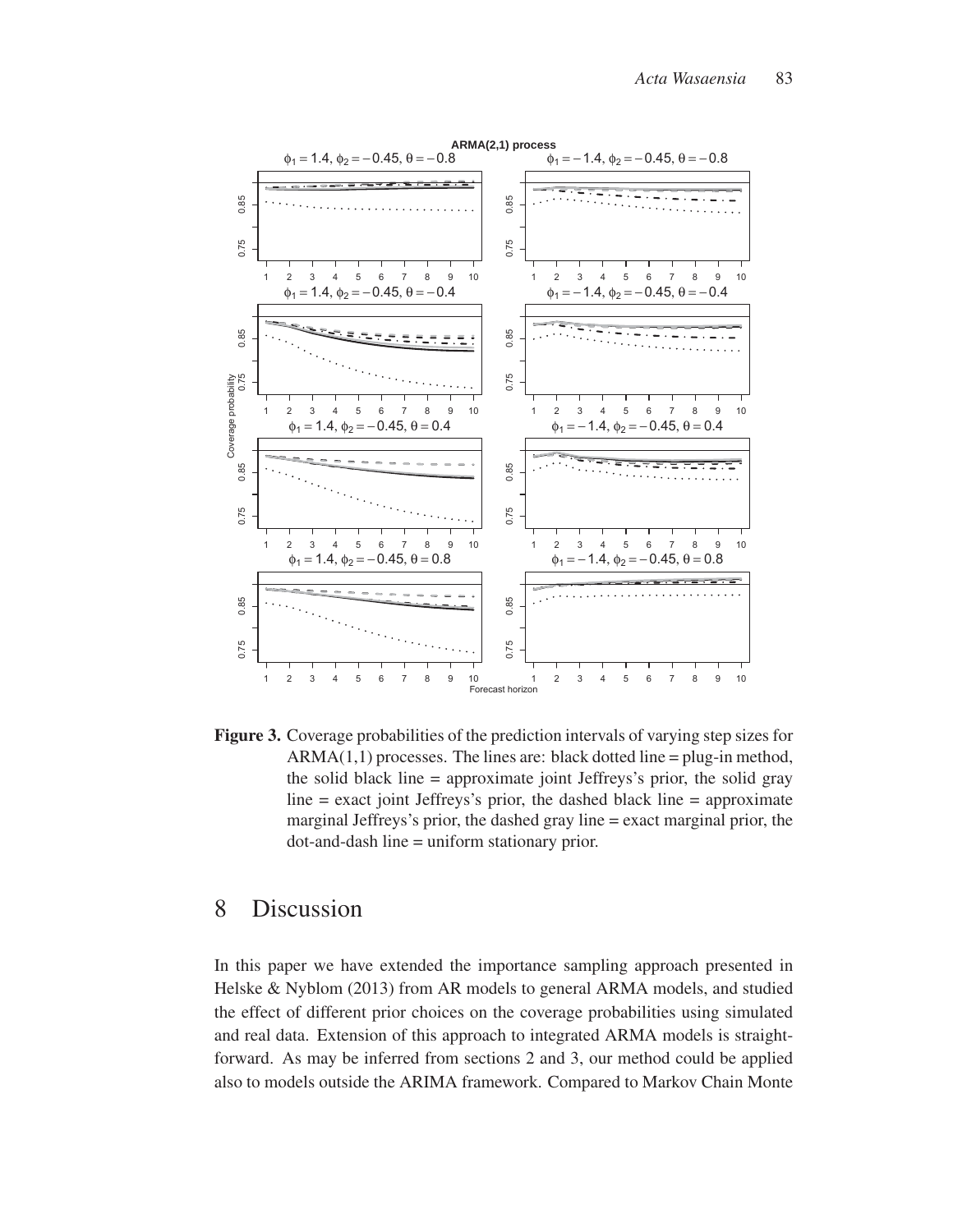

Figure 4. The prediction bands for the change of the number of users logged on to the Internet during the last 15 minutes. The lines are the black dotted line  $=$  the traditional plug-in method, the solid black line  $=$  approximate joint Jeffreys's prior, the dashed black line = approximate marginal Jeffreys's prior, the solid gray line = uniform stationary prior.

Table 1. Coverage probabilities and prediction limits for the Internet series with forecast horizon  $h = 15$  and the nominal coverage probability of 0.9.

|                             | Uniform | Joint   | Marginal | Plug-in |
|-----------------------------|---------|---------|----------|---------|
| Coverage                    | 0.906   | 0.900   | 0.914    | 0.866   |
| $\hat{b}_{\alpha}$          | $-9.73$ | $-9.54$ | $-10.09$ | $-8.57$ |
| s.e. $(\hat{b}_{\alpha})$   | 0.02    | 0.02    | 0.06     |         |
| $\hat{b}_{1-\alpha}$        | 11.83   | 11.53   | 12.46    | 10.29   |
| s.e. $(\hat{b}_{1-\alpha})$ | 0.02    | 0.01    | 0.02     |         |

Carlo methods, we argue that method presented here is more straightforward to implement and understand, and it could also be computationally cheaper as we are only sampling the model parameters, not the future observations itself. Although we do not need to concern ourselves with the convergence problems of MCMC methods, careful checking of obtained importance weights is still needed. For example if the estimated model parameters are near the boundary of the stationary region with large variance, most of the weights can be zero due to the stationary constraint and there can be few simulated parameters with very large weights which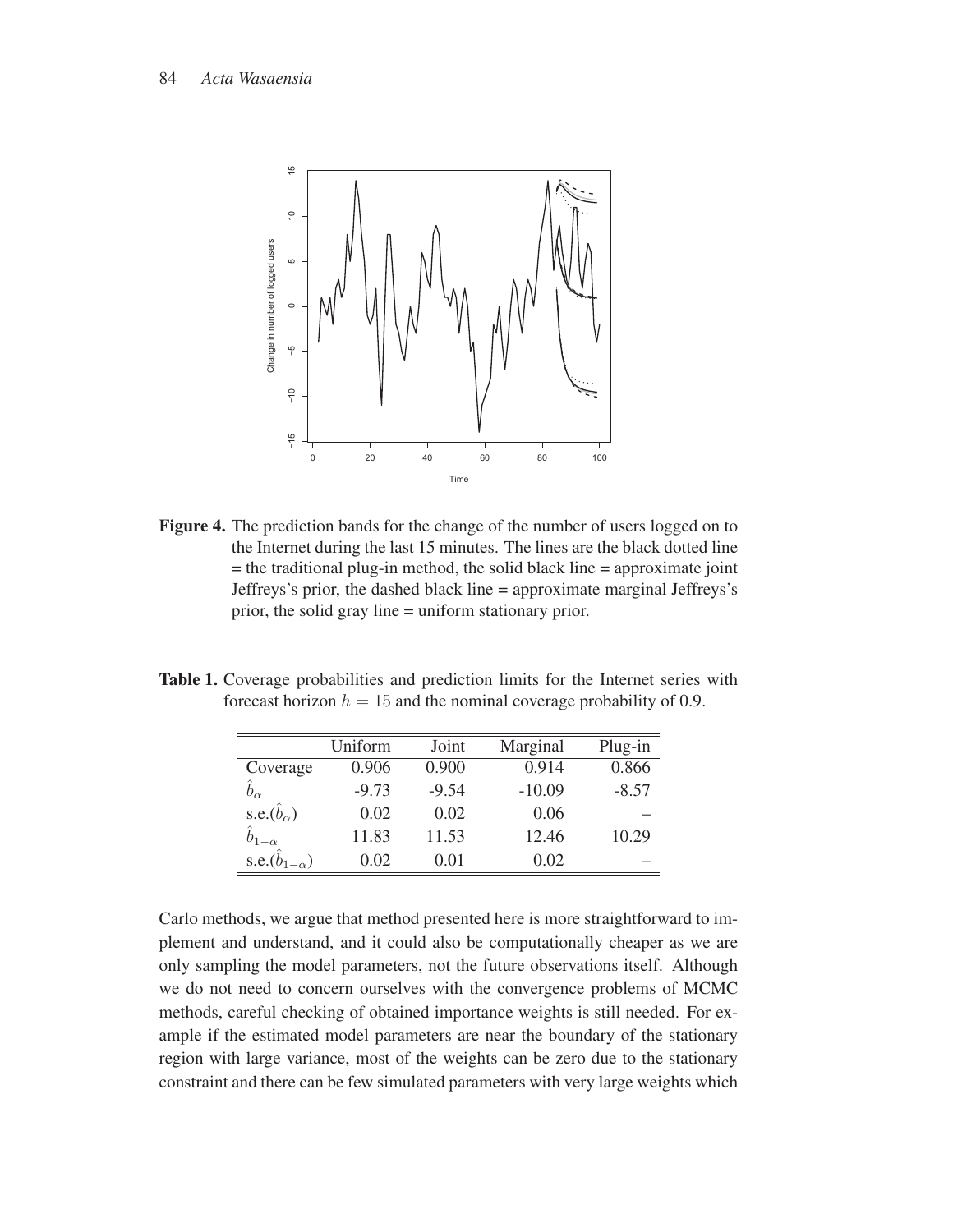dominate the whole sample. On the other hand, this should also be visible in the standard errors of the prediction limits, which are easily obtained during prediction interval computation.

Our simulation studies show that a simple uniform prior with stationarity and invertibility constraints performs relatively well in most cases. As the uniform prior is computationally much cheaper than the different versions of Jeffreys's prior, we feel that it could be used as a default prior in practical cases. In addition, a similar check as in section 7 regarding the average coverage probabilities can give further information on the accuracy of the adopted prior.

# References

Ansley, C.F. & Kohn, R. (1986). Prediction Mean Squared Error for State Space Models With Estimated Parameters. *Biometrika* 73, 467–473.

Barndorff-Nielsen, O.E. & Cox, D.R. (1996). Prediction and Asymptotics. *Bernoulli* 2, 319–340.

Beran, R. (1990). Calibrating Prediction Regions. *Journal of the American Statistical Association* 85, 715–723.

Box, G.E.P., Jenkins, G.M. & Reinsel, G.C. (2008). *Time Series Analysis: Forecasting and Control*. Fourth edition. Hoboken: Wiley.

Chatfield, C. (1993). Calculating Interval Forecasts. *Journal of Business & Economic Statistics* 11, 121–135.

Chatfield, C. (1996). Model Uncertainty and Forecast Accuracy. *Journal of Forecasting* 15, 495–508.

Clements, M.P. & Hendry, D.F. (1999). *Forecasting Non-stationary Economic Time Series*. Cambridge: The MIT Press.

Clements, M.P. & Kim, J.H. (2007). Bootstrap Prediction Intervals for Autoregressive Time Series. *Computational Statistics & Data Analysis* 51, 3580–3594.

Durbin, J. & Koopman, S.J. (2001). *Time Series Analysis by State Space Methods*. New York: Oxford University Press.

Fuller, W.A. & Hasza, D.P. (1981). Properties of Predictors for Autoregressive Time Series. *Journal of the American Statistical Association* 76, 155–161.

Grigoletto, M. (1998). Bootstrap Prediction Intervals for Autoregressions: Some Alternatives. *International Journal of Forecasting* 14, 447–456.